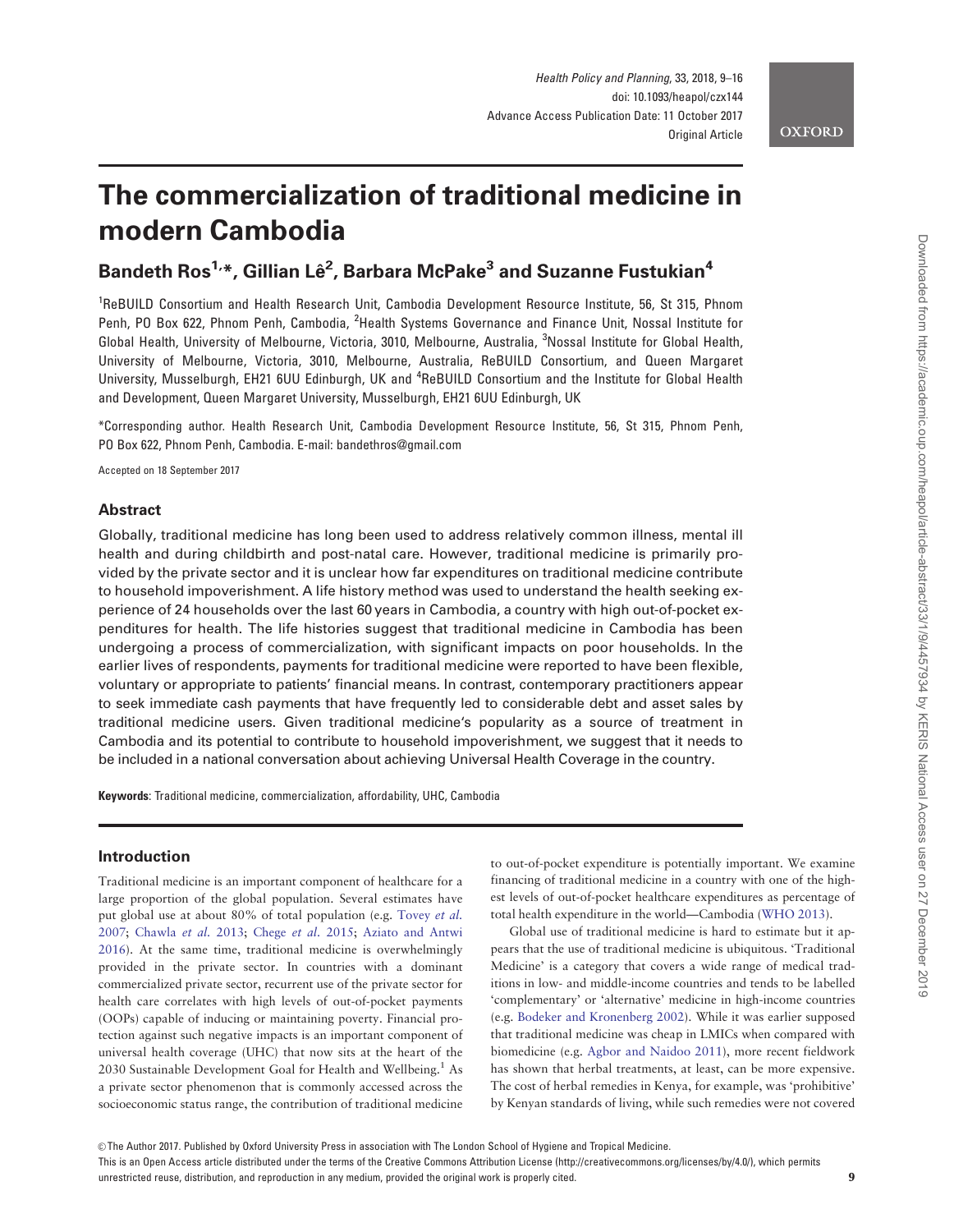#### Key Messages

Traditional medical practitioners in Cambodia have expanded their markets—treating patients from a larger geographic catchment and providing a wider range of services that now include aspects of biomedicine.

Traditional medicine in Cambodia has been undergoing a process of commercialization, with significant impacts on poor households.

Given its potentials to contribute to household impoverishment, policy makers need to include traditional medicine in the national conversation about achieving Universal Health Coverage (UHC) in the country.

by insurers and so could only be financed out-of-pocket ([Chege](#page-7-0) et al. [2015\)](#page-7-0). Similar evidence was found in Vietnam [\(Dalgetty 2010](#page-7-0)) and Cameroon, Tanzania and Ethiopia [\(Leonard 2000](#page-7-0)). In Tanzania, diviners also charged high prices, substantially higher than those associated with biomedicine ([Muela](#page-7-0) et al. 2000).

Traditional medicine is used by all wealth quintiles, though poorer people use traditional medicine more often and face a higher relative burden of out-of-pocket expenditure from its use. [Leonard](#page-7-0) [\(2000\)](#page-7-0) argues this is 'almost entirely due to a geographic effect' in which those living in remote areas, who are mostly poor, must pay for additional travel costs, a finding supported in Cameroon where poor patients were willing to travel long distances to meet with a desired practitioner [\(Labhardt](#page-7-0) et al. 2010). Families of epileptic children in Cameroon chose traditional medicine even though it was 20 times more expensive than biomedicine ([Njamnshi](#page-7-0) et al. 2009a, [b;](#page-7-0) see also [Muela](#page-7-0) et al. 2000). In South Africa, use of traditional medicine is associated with being employed since those who have a regular income are in a better position to meet such costs ([Sorsdahl](#page-7-0) et al. [2009\)](#page-7-0). One agreed reason for its popularity is that traditional medicine is significantly more patient-centred in several aspects ([Sorsdahl](#page-7-0) et al. [2009](#page-7-0); [Labhardt](#page-7-0) et al. 2010; [Merriam and Muhamad 2014\)](#page-7-0).

Outside of some Asian countries (e.g. China, India, Japan, South Korea, Vietnam), traditional medicine is generally provided in the private sector. It can account for a significant share of total household healthcare treatment episodes—49% in one Bangladesh study ([Rahman](#page-7-0) et al. 2013). This implies that traditional medicine could potentially account for a high share of household expenditure on healthcare as financial protection measures for service users of this sector usually do not exist. Accessing care in the private sector is not solely a function of cost, however. Financial affordability for the household, considering direct and indirect costs, is important, but 'interplays' [\(McLaughlin and Wyszewianski 2002\)](#page-7-0) with two other factors. The first is physical accessibility of services, such as geographic reach and other modes of service organization and delivery that allow people to obtain services when they need them. The second is acceptability, or the willingness of people to seek and take up services on offer ([Evans](#page-7-0) et al. 2013). The interplay of these factors produces observable patterns of health service use and healthcare financing decisions by households [\(Levesque](#page-7-0) et al. 2013) within a dynamic environment of public and private service supply. However, within this, the use and impact of traditional medicine on household expenditures is consistently overlooked. This article contributes to filling that gap, taking a longitudinal approach to show how the contribution of traditional medicine to household impoverishment is a relatively recent phenomenon in Cambodia.

In Cambodia, the 2014 Demographic and Health Survey notes that 1.5% of the population sought traditional medicine treatments (Kru Khmer/monk) in the month prior to the survey taking place ([NIS et al. 2015\)](#page-7-0). This likely underestimates the use of traditional medicine over a longer period such as a year, as the DHS captures only the events of the last 30 days before the survey. The Ministry of

Health (MOH) estimates of 40–50% of the population using traditional medicine [\(WHO and MOH 2012](#page-7-0)) is more consistent with global averages. Private expenditure on health as a percentage of total expenditure on health in Cambodia stood at 78% in 2014 ([WHO 2014\)](#page-7-0). A high proportion of OOP was spent on private care—both formal and informal, and expenditures on traditional medicine were classed as 'informal' within the National Health Accounts from which these data derive ([OECD](#page-7-0) et al. 2011). Use of savings (31.3%), borrowing money (12.4%) and selling assets (7.6%) were all common coping strategies to pay these health costs, alongside using wages/earnings (64%) (NIS et al. 2015). The private health sector in Cambodia mainly performs curative services and is composed of licensed and unlicensed providers. Cambodia has about 5500 licensed private providers that are mainly located in urban areas [\(WHO 2015](#page-7-0)). Given known problems with licensing and registration systems in LMICs ([Ensor and Weinzierl 2007](#page-7-0)), it is likely that the real number of private practices is much higher.

Cambodia's national policy on traditional medicine was adopted in 2010. It aimed for safe, effective and quality products and practices through the promotion of ethical practice, provision of training, encouraging rational use and integration with biomedicine, and regulation of production and distribution of products [\(MOH 2010](#page-7-0)). However, traditional medicine is not yet included in the National Health Sector Strategic Plan nor covered by health insurance (WHO and MOH 2012). The total number of practitioners is not known, although it is thought that at least one practitioner resides in every village and several in larger villages (WHO and MOH 2012). The sector is lightly regulated—since 1998, practitioners are required to obtain a certificate and gain government approval to practice, but it is unclear what proportion of practitioners conforms with this regulation. The National Centre of Traditional Medicine provides a short coursetraining programme but it is unclear how systematically training is taken up and the required approvals obtained. The sector is diverse with numerous practices and treatments. For clarity, a typology of practices proposed by [Guillou \(2009\)](#page-7-0) is set out in [Table 1](#page-2-0). This is not an exhaustive list of traditional medicine treatments in Cambodia as there are overlaps between these practices, and some individual practitioners may perform multiple roles and treatments across this typology. Our respondent' accounts sometimes described experiences contradicting the categories such as monks whose services were not provided free of charge. Most of these types of practice were found during the research that underpins this article but a number of different names, not included in the table were used. It is outside the scope of this article to follow the shifting definitions and categories of traditional practitioners and we cite the labels used exactly rather than attempt to map them to any fixed categorization system.

Having provided a brief contextual background, we next describe the methods underpinning the research and go on to trace changes in uptake and affordability of traditional medicine in Cambodia over the lifetimes of older Cambodian heads of households.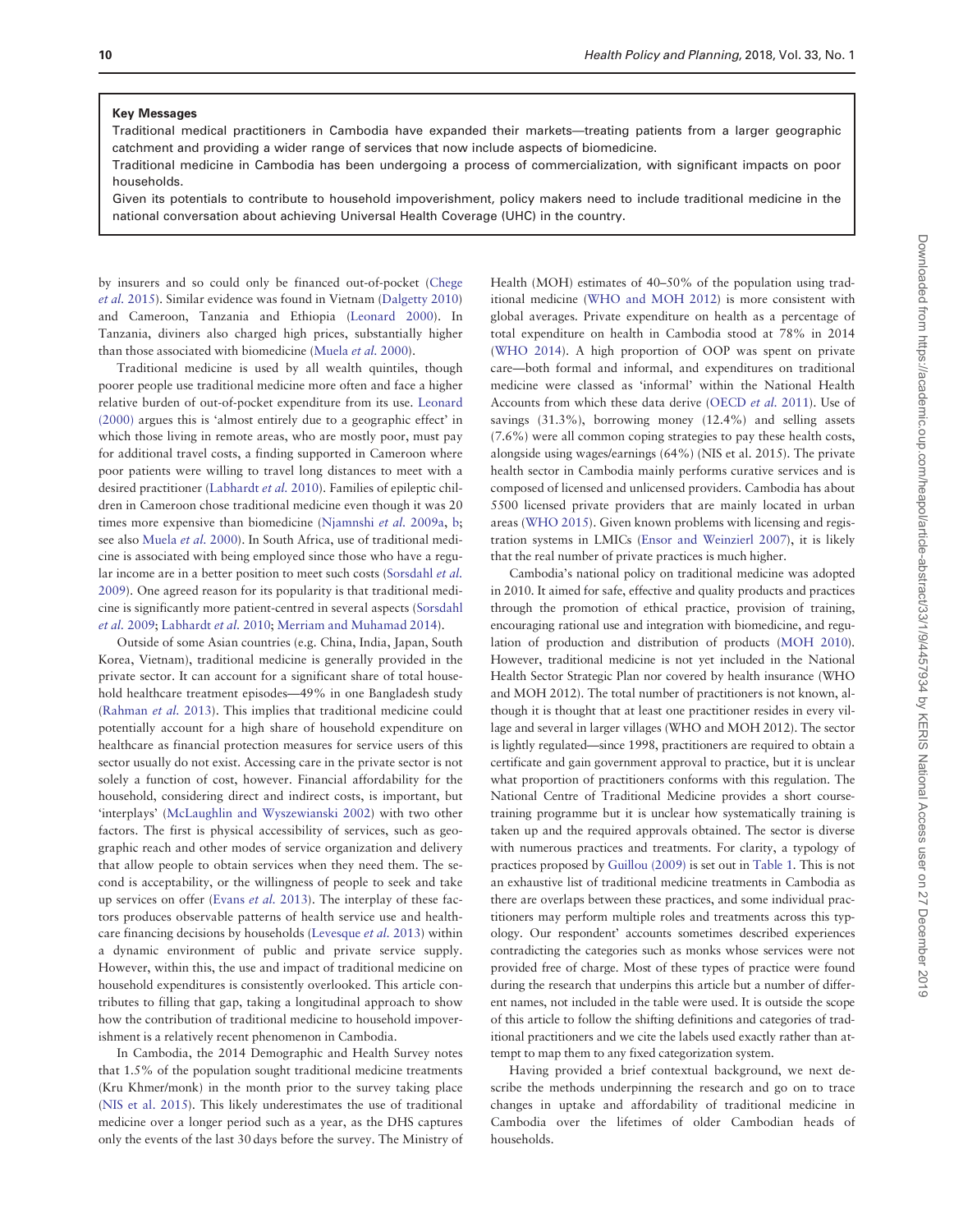<span id="page-2-0"></span>

|  |  |  |  | Table 1. Typology of traditional practitioners (Guillou 2009) |
|--|--|--|--|---------------------------------------------------------------|
|--|--|--|--|---------------------------------------------------------------|

| Name<br>used            | Type of<br>therapy              | Source of<br>legitimacy | Socioeconomic<br>group of therapist | Socioeconomic Type of<br>group served | competence                                      | Specialty                                                                      | Remuneration                                 |
|-------------------------|---------------------------------|-------------------------|-------------------------------------|---------------------------------------|-------------------------------------------------|--------------------------------------------------------------------------------|----------------------------------------------|
| Lay Nonn<br>Chea Sophon | Neo-traditional Orū Government/ | traditional             | Civil servant/<br>business person   | Upper                                 | Acquired knowledge                              | Physical illness<br>Mental illness                                             | Fixed price                                  |
| Kong Kaev               | Traditional Orū                 | Traditional             | Peasant                             | Low                                   | Acquired knowledge;<br>handed-down<br>knowledge | Physical illness;<br>Mental illness;<br>Management of<br>events;<br>Prediction | Free service or<br>flexible price<br>or gift |
| Lam Hong                | Monk                            | Religious               | Peasant                             | Medium                                | Acquired knowledge;<br>handed-down<br>knowledge | Physical illness;<br>Mental illness;<br>Management of<br>events;<br>Prediction | Free service                                 |
| Penh Yon                | Spirit medium                   | Traditional             | Peasant                             | Low                                   | Handed-down<br>knowledge                        | Physical illness;<br>Mental illness;<br>Management of<br>events;<br>Prediction | Free service                                 |
|                         | Masseurs                        | None<br>(marginalized)  | Peasant                             | Low                                   | Acquired skill                                  | Physical illness<br>Prostitution                                               | Fixed price                                  |

Source: translated from [Guillou \(2009\)](#page-7-0)

#### **Methods**

The data for this article were generated through a study that focused on health-seeking behaviour and catastrophic spending faced by Cambodian people across different political regimes from the latter half of the twentieth century. The regimes mentioned are set out in a timeline below for clarity (see [Figure 1](#page-3-0)).

A qualitative approach was employed using life histories to collect information on episodes of illnesses, deaths and births from respondents through time and their health seeking behaviour. For this article, the interview data focused on household use of traditional medicine were extracted and discussed. The interview guides covered the following topics:

Episodes of major illness in life or the family

- What was the illness?
- When and who suffered it?
- What did you do?
- Did you choose traditional medicine?
- Why did you do that?
- How did you decide where to go?

Payments

- What did you have to pay?
- Could you afford it?
- Did you get any help?
- How did you manage to pay?
- What did you do, if you couldn't manage?

The study was carried out in 2013 in four Operational Health Districts (ODs) in Phnom Penh (Sen Sok, West, North and South) and two in Takeo province (Ang Roka and Kirivong) reflecting urban and rural locations. These six ODs were also characterized by high-poverty levels and had long experience in operating health equity and insurance funds. A total of 24 interviewees were purposively recruited using the following criteria. First, poor and non-poor people were interviewed. Poor households were identified through discussion with village chiefs, local health NGO operators and cross-checking to a list of persons who were already identified as poor by the national ID-Poor government programme. Non-poor households were selected with assistance of local health NGO operators among their clients who used health insurance scheme or general households, who experienced several health treatments and difficulties in coping with health spending. Second, so that sufficient life stories over time could be collected, only heads of households, male or female, who were 40 years old or older were recruited. The wider objectives of the study were to explore the health seeking pathways followed by Cambodians, identify the impacts of health expenditure incurred and how the household coped over time from the pre-conflict to post-conflict periods. For this reason, the age of the respondent was particularly important and it was considered that Heads of Household were most likely to have an overview of the experience across household members. The number of interviews reflected time and budget constraints. The interviewer screened participants prior to interview to ensure that they had sufficient memory of health treatments. Ethics approval was received from both the National Ethics Committee for Health Research in Cambodia and Queen Margaret University in the UK. Informed consent was gained for all interviews.

Interviews were conducted, recorded and transcribed first in Khmer (the main language of both locations and of Cambodia) and thereafter translated into English. [Table 2](#page-3-0) shows the responses from the 24 life histories, of which 23 indicated they sought traditional treatment. At the time of the interview, the householders, 6 male and 18 female ranging in age from 40 to 74, were living in urban (Phnom Penh districts) or rural settings (Takeo districts) (although this was not necessarily their residence at the time of traditional medicine use).

Our analysis indicated that use of traditional birth attendants (TBA) in the current era had become rare for antenatal, birth and post-birth care, as the inverse of much increased health facility use for such care across the whole population. Therefore, we did not consider TBA to be a major source of impoverishment from traditional medicine use and removed it from further analysis.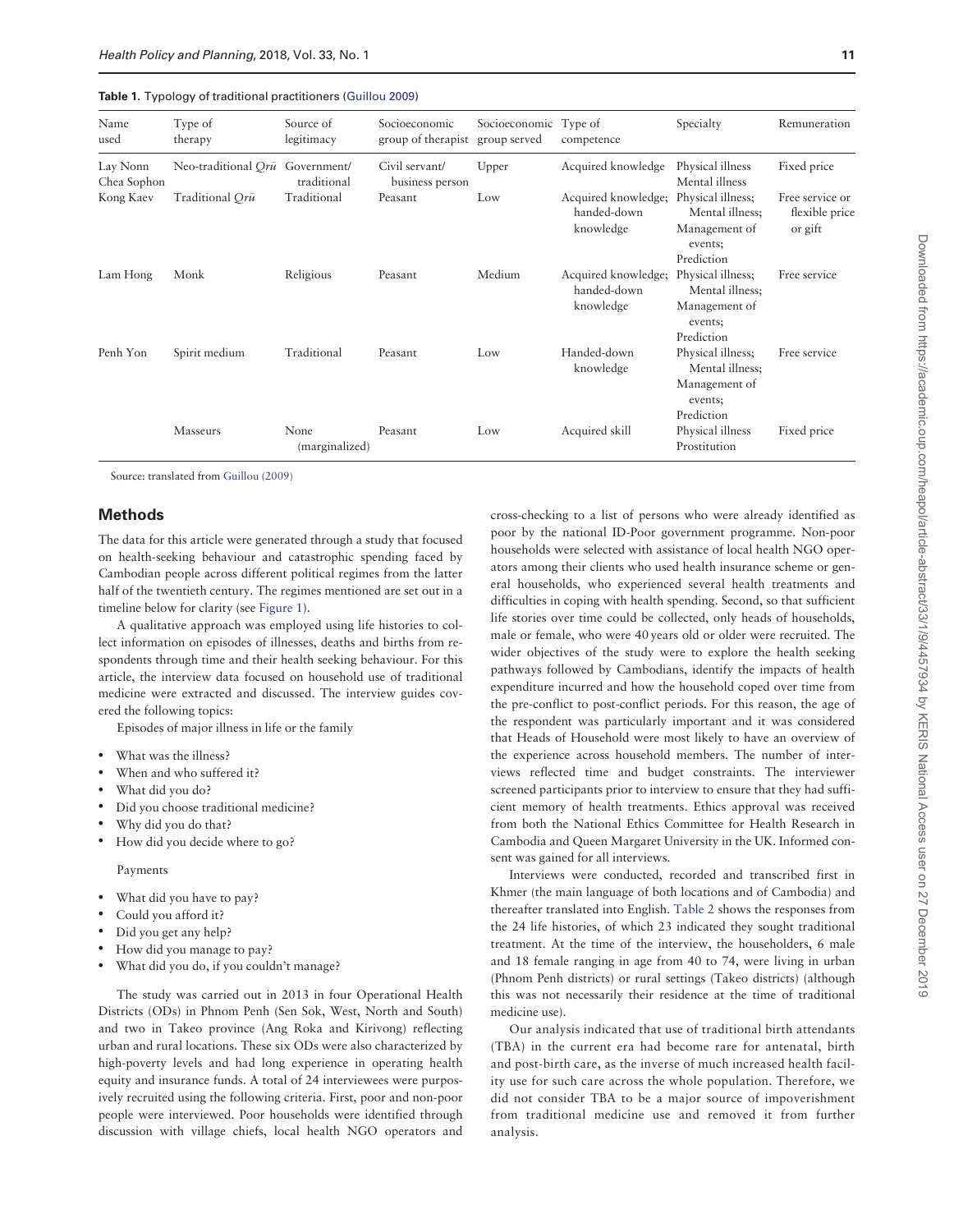<span id="page-3-0"></span>A coding framework was used to process the interview data, structured in chronological order, as follows: types of illness; service use, specifically type of service sought; location; when sought; and cost. Transcripts were reviewed and excerpts inserted into the framework, then compared across time lines and themes. Reflections were shared

#### POLITICAL REGIME



Figure 1. Political Regime in Cambodia from 1950 to 2013

#### Table 2. Interviewees

between co-authors through several stages to confirm, challenge, and feedback into further refinement of the themes presented here.

We recognize five potential limitations of our analysis. The data were obtained from 2 out of 25 provinces—the findings may reflect regional rather than national trends. Further, the data source for this article was interviews and is therefore subject to reliance on memory recall. The total number of interviews is small (24), meaning that we can use the data for insight but we cannot assess traditional medicine coverage or the incidence of its associated household expenditure on healthcare expenditure nationally or regionally. In addition, although the sample was designed to contrast urban, rural, poor and non-poor, these categories were unstable over the life course and after analysis, current status did not predict patterns in the responses. We have therefore pooled the data for analysis. Last, as an artefact of the study's wider objectives, all interviewees were over 40 years old—it may be that the older population is more willing to use traditional medicine than younger people, and there are likely to be other structured differences between their experiences and those of younger people.

#### Findings

Three themes became apparent in the interview data: the pattern of resort for traditional medicine has changed over time; geographical reach of traditional medicine practitioners has increased; and the methods and levels of payment have changed. We present our findings by theme, using interview excerpts. First, however, we present one summarized life history to give a flavour of the dataset to readers.

## A life history

Śīthā (pseudonym) lived in Phnom Penh and was 74 years old at the time of the study. He could detail his care-seeking behaviours since the

| Age | Gender | Location | Poverty<br>category | Number<br>of stories | Periods of stories                       | Treatment sought                                    |
|-----|--------|----------|---------------------|----------------------|------------------------------------------|-----------------------------------------------------|
| 74  | M      | Urban    | Poor                | 3                    | 1967; 1984; 2012-2013                    | Herbalist; Buddhist monk                            |
| 68  | M      | Urban    | Non-Poor            | 2                    | 1955; 1993                               | Herbalist                                           |
| 67  | M      | Rural    | Non-Poor            | 2                    | 1950-1970; 2013                          | Herbalist                                           |
| 63  | F      | Rural    | Non-Poor            | 1                    | 1973                                     | Spirit medium;                                      |
| 63  | F      | Rural    | Poor                | 6                    | 1968; 1969; 1970; 1971; 1989; 2013       | Herbalist; black magic                              |
| 62  | F      | Rural    | Non-Poor            |                      | 1980                                     | Herbalist                                           |
| 60  | F      | Urban    | Poor                | 2                    | 1972; 1989                               | Herbalist                                           |
| 59  | F      | Urban    | Non-Poor            | 3                    | 1961; 1975; 1993-1994                    | Herbalist                                           |
| 57  | M      | Rural    | Non-Poor            |                      | 1995                                     | Black magic                                         |
| 57  | F      | Rural    | Non-Poor            | 6                    | 1976; 1977; 1978; 1979; 1996; 1997-1998  | Herbalist                                           |
| 55  | F      | Rural    | Non-Poor            | 3                    | 1986; 2010-2012; 2013                    | Herbalist; Qrū sa'nthit; spirit medium              |
| 54  | M      | Rural    | Non-Poor            | 3                    | 2005; 2010; 2013                         | Herbalist                                           |
| 53  | F      | Urban    | Non-Poor            | 2                    | 1970-1975; 1984                          | Herbalist;                                          |
| 52  | F      | Urban    | Poor                |                      | 2011                                     | Bone setting                                        |
| 51  | M      | Urban    | Poor                | 4                    | 1973; 1984; 2003; 2009                   | Herbalist; black magic; spirit medium; bone setting |
| 47  | F      | Urban    | Non-Poor            | 1                    | 2000-2010                                | Herbalist; Buddhist monk                            |
| 46  | F      | Urban    | Non-Poor            | 1                    | 1975-1994                                | Herbalist; spirit medium                            |
| 46  | F      | Urban    | Poor                | 3                    | 1974-1975; 1986; 2005                    | Herbalist                                           |
| 45  | F      | Rural    | Poor                | 1                    | 1992                                     | Herbalist                                           |
| 45  | F      | Urban    | Poor                |                      |                                          | No mention of TM                                    |
| 44  | F      | Rural    | Poor                | $\mathbf{1}$         | 2010                                     | Herbalist                                           |
| 41  | F      | Urban    | Non-Poor            | 1                    | 1979-2013                                | Herbalist                                           |
| 41  | F      | Rural    | Poor                | 7                    | 1984; 1991; 1992; 1993; 1998; 1999; 2012 | Herbalist                                           |
| 40  | F      | Rural    | Poor                | 2                    | 1975-1979; 1997                          | Herbalist; <i>Orū sa'nthit</i> ; spirit medium      |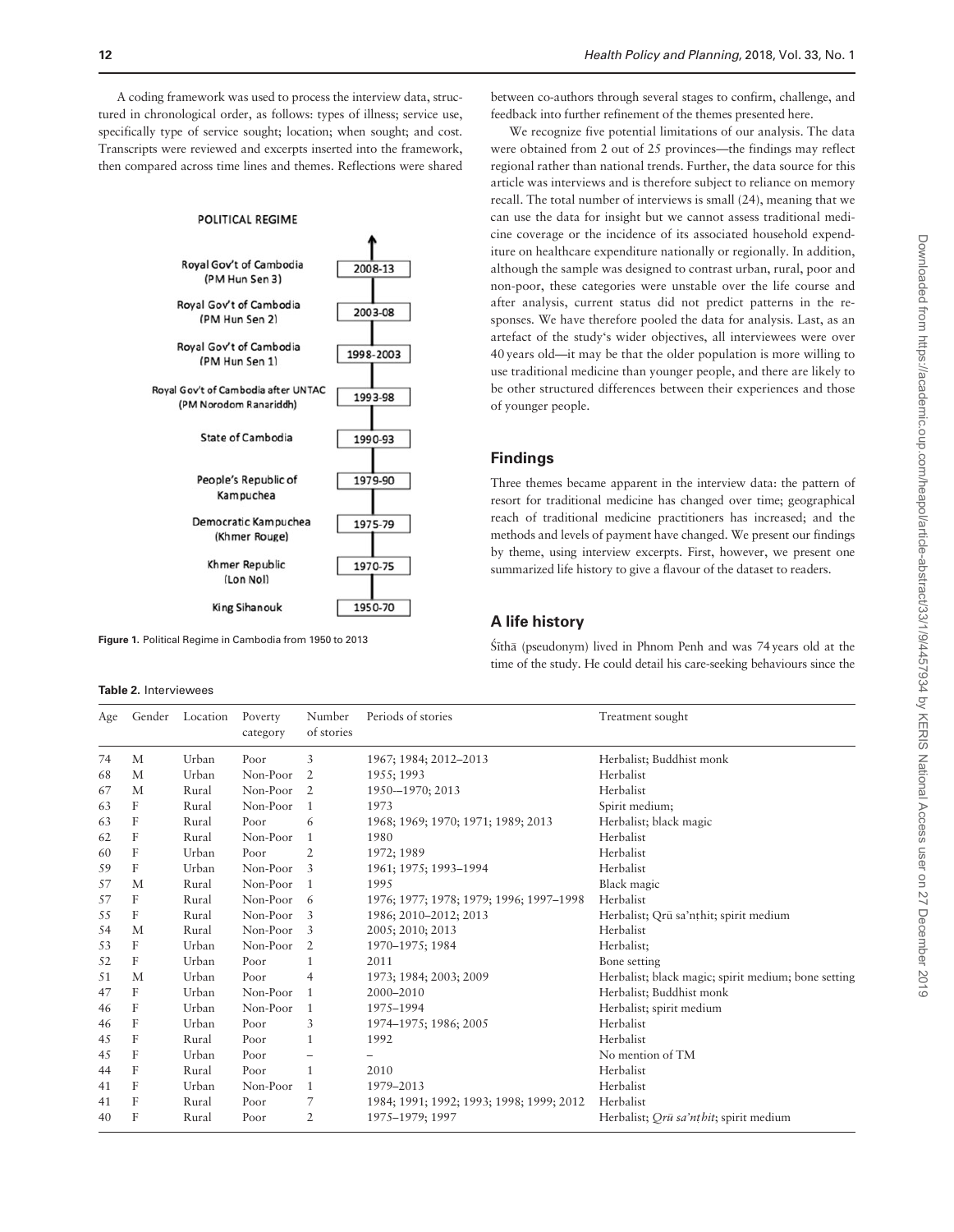French colonial period. He started his story by telling how senior villagers were often the ones to perform traditional treatment for their community: 'The past time was not like today... a grandfather named Ta- Vung treated us for illness that looked like diarrhoea and dengue fever, with some herbs and leaves that he picked up on the wayside. He mixed and squeezed these into a drink... then prayed. It was effective. I believe in our traditional herbs medicine, and that is why we [Cambodian people] still continue to use it until today.' In the King Sihanouk period, Śīthā reported the common use of traditional medicine because of poor accessibility to public facilities: 'We did not really go to hospital for just normal fever unless we fainted... some people still did not go to hospital and died. It was too far, and it is not like today where we have referral hospital or commune health centers... . It wasn't like today where we have a lot of medicine available.' In the Khmer Republic period, Śīthā's first child had measles and he sought treatment from an herbalist: 'I went to a Qrū Thnām. In the past, we believed that when having disease like measles we just go to a Qr $\bar u$  .  $...$ and he soaked leaves and tree branches and we bathed in the water. We did not trust in medical doctors.' During the Democratic Kampuchea (Khmer Rouge period), Śīthā's fourth child died from an illness called 'Bis 'āc kuk', but he did not mention the use of traditional medicine to intervene in the illness episode. Rather he talked about having a villager who was assigned by the government to treat illness—this person had no medical training of any kind. During the Vietnamese occupation, Śīthā experienced hepatitis and sought treatment at a government hospital in Phnom Penh and was hospitalized for almost 3 months until his recovery. He later suffered hepatitis three times (in 2010, 2012 and 2013). The first two times he went to a different government hospital in Phnom Penh, but for the third episode he switched to traditional medicine: 'The medical doctors advised me not to drink alcohol. They said if I drink alcohol, the sickness would reappear and I might not be able to survive. After a while, I had the disease again. I have been recommended to go to the same hospital again, but I felt ashamed that I did not follow the doctor's advice so I decided not to go to the hospital. I went to several traditional medicine practitioners before I met one that could effectively cure my disease. I gave [the first practitioner] a small sum of money to show my gratitude. But, I have spent a lot with the Kán Diang herbalist (the second practitioner) around 300–400 US dollars.<sup>2</sup> I was in severe condition that my family even thought that I wouldn't have survived for long. Luckily, the Buddhist monk [the third practitioner] came to help me on time. His treatment was really effective ...but I spent around 1000 US dollars [for his offerings].'

## Changing pattern of resort for traditional medicine

In common with Śīthā's story, most life histories showed that Cambodians still use traditional medicine today, despite a wider variety of biomedical public and private health care services available in the country. However, there has been a change in how and when they are used. From the French colonial period to the present day, traditional medicine was perceived as an appropriate treatment for relatively common illnesses (such as measles), broken bones, childbirth and post-natal care or mental illness.

'A: I thought that [bone] fracture could be treated by traditional medicine and take less time than at hospital. The pain disappeared after one week, and she spent another month to recover completely and go back to work...' (M, 51, Phnom Penh).

In the past, traditional medicine was automatically the first line of resort for an illness. However, in current times, there is a clear

change to using traditional medicine when illnesses are considered untreatable by biomedicine or when there are other reasons for rejecting available biomedical practitioners, such as concerns about interpersonal treatment, and biomedicine becomes unacceptable. Traditional medicine is still used but seems to be changing to a second line of resort.

'All doctors in (the public) referral hospital, Takeo provincial town and Phnom Penh didn't know what kind of disease my daughter had—sometimes she laughed for no reason, and sometimes she knew me and sometimes she didn't. It was really difficult for me.' (F, 55, Takeo).

'A: He fell from this house and broke his arm. I first sent him to the health center, but then he was referred to the Municipal Hospital. The doctor scolded my husband...My husband got furious...After the argument, my husband and I brought the grandson back home. My husband tried to look for a bone setting practitioner to cure the broken arm.' (F, 52, Phnom Penh).

Cambodians have tended to combine the services of both traditional and biomedicine since the end of the Democratic Kampuchea period. Across all time periods, interviewees were quick to switch between medical traditions if they found either to be ineffective or unacceptable.

'Q: She already had medicines from the hospital, why she needed to go for traditional medicine? A: Because we were worried about her and wanted her to get better as soon as possible. She took both medicines and traditional medicine at same time.' (F, 55, Takeo).

#### Increased geographical reach of services

Traditional medicine practitioners lived within or nearby the communities they served during the time of King Sihanouk or the Khmer Republic. In these periods, practitioners and clients either directly knew or knew of each other through village or family networks.

'Q: How did you get to know the herbalists? A: I knew them because they lived in my village. They were specialized in the field, but this time they couldn't help my child' (F, 63, Takeo)

In the State of Cambodia regime and after the United Nations Transitional Authority in Cambodia UNTAC (1992–1993), five interviewees reported that they started looking for traditional medicine practitioners from further afield, following advice from friends or relatives, but still within the province.

'Q: How many Qrū sa'nthit $^3$  did you take him to? A: There were three Qrū sa'nthit, and all of them said that my husband was cursed. Q: Where was the first Qrū sa'nthit? A: He was at Trábāmng jvia. The second one was at south of Trábāmng 'a´ ndoek, and the third one was at north of Tual thlung. Q: How : do you know those Qrū sa'nt hit? A: I heard it through word of mouth.' (F, 40, Takeo)

During the 2000s, interviewees often reported travelling to different provinces. This was possible because newly constructed roads or improvements to existing roads made it faster for motorbikes to move. In addition, marketing and public media (radio) were now used. One interviewee, whose treatment by biomedicine had failed, responded to a claim heard on the radio about a cure for chronic or severe illnesses.

'I heard the announcement from radio about Khmer traditional medicine that it could cure such disease. I bought it for 300 US dollars and my daughter felt better after taking it.' (M, 54, Takeo).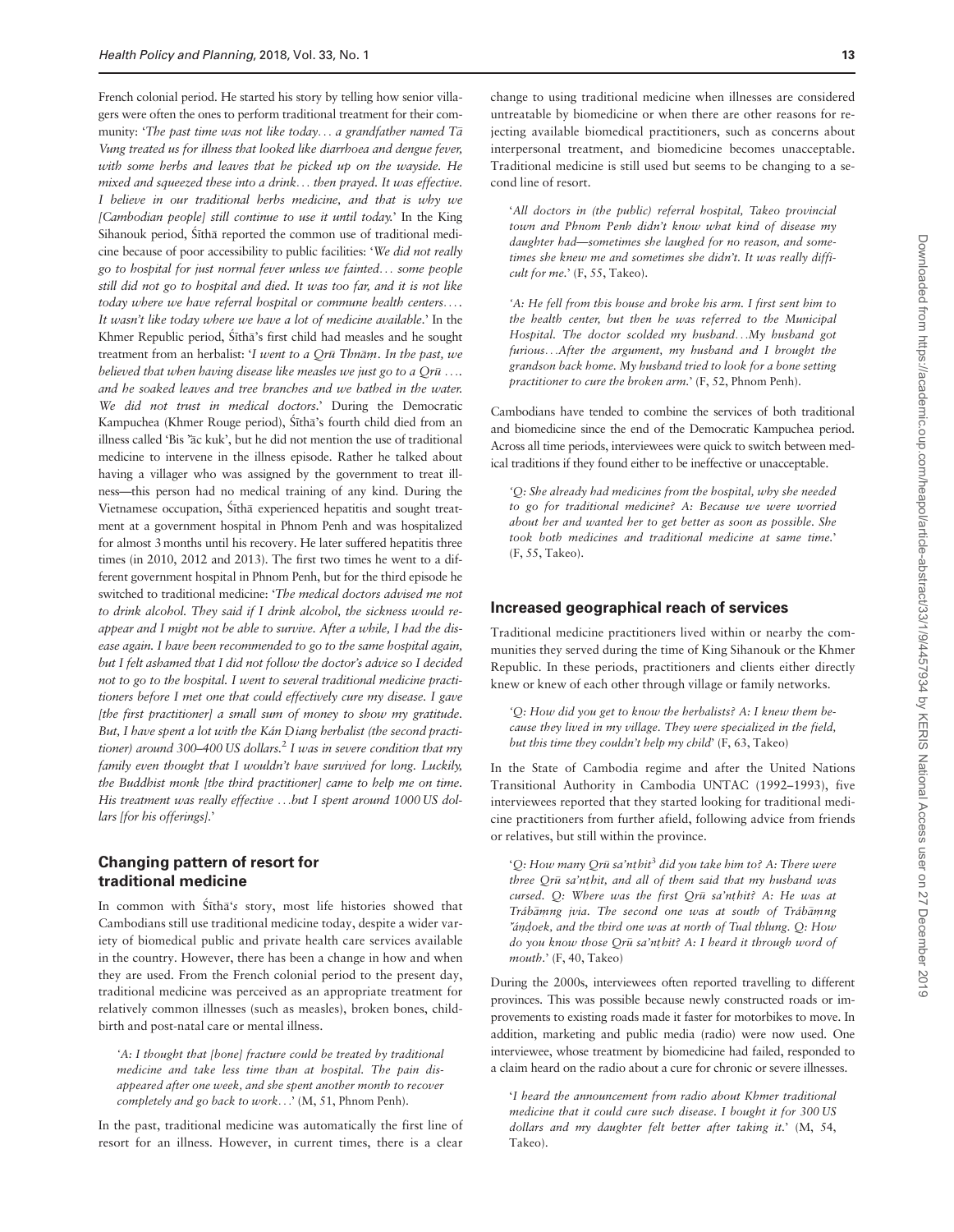'I took a mototaxi and went alone. I didn't want to bother any of them [adult children]. They had things to do. I spent 5 US dollars for mototaxi to travel from my house to Udung pagoda (in : Kampong Speu province) to see a Buddhist monk and back.' (M, 74, Phnom Penh)

Another finding that emerged was the changing relationship between client and the traditional medicine practitioner. Such relationships were formerly personal but, over time, this had changed to something more commercial. In the past, practitioners and clients worked together to identify the cause of the illness through negotiation and dialogue. After receiving treatment and recovering, the client was expected to acknowledge and respect the work of the practitioner by providing gifts to show respect. Since the early 2000s, interviewees reported that the treatment process had become shorter. While some practitioners still required a certain period of time for treatment, others restricted the time spent with clients focusing more on the sale of herbal medicine. Interviewees complained of a lack of empathy for the client's distress. One practitioner refused to continue the treatment.

'It was a boil, which had not come to a head, so the practitioner had his method to prevent it from spreading and cure it. He applied medicines on it. I gave him 3 US dollars for each time he came to cure my son by spewing magical water on the boil. However, it was such a waste because my son got even worse. Later, he refused to come to spew again because he said that the boil was beyond his treatment capacity. He asked me to take my son to the hospital.' (F, 46, Phnom Penh)

'Q: And how long did you stay with the Kán diang herbalist? A: I just went to buy the medicine from him... I have taken a lot of medicine—and it was really hopeless until I met the last practitioner...' (M, 74, Phnom Penh)

From the King Sihanouk period to that of the Royal Government of Cambodia, interviewees referred to traditional medicine and biomedicine as separate bodies of knowledge with separate treatment methods. For instance, herbalists used herbs, leaves or dead wild animals to cure illnesses, while biomedical doctors used intravenous drips, injection, modern medicine, blood tests or other diagnosis and surgery methods. In the current period, however, there appears to be the dual provision/merging of traditional medicine and biomedical practices. One interviewee, for example, discussed how the herbalist they visited used biomedical evidence to support and complement his treatment, which raised the cost of care.

'Q: The herbalist asked you to go for blood test? A: Yes, once receiving the x-ray result, I had to bring it to the herbalist so that he could diagnose hepatitis A, B or C, and then, he would prescribe the medicine for me. Q: How much did you spend on x-ray and echo test? A: I had to go for various tests many times, not just once. Q: Do you remember how often you went for the tests? A: I just went for the tests until I lost all my trust on the healer and went to see the new herbalist. I have spent a lot with the Kán diang herbalist. Around two or three thousand US dollars. And I had to go for x-ray. I just went to buy the medicine from him. Actually, the medicine is not expensive, only around 5 US dollars, but I had to spend a lot on x-ray.' (M, 74, Phnom Penh).

#### Changed methods of payment

Various expenditures were reported. In the past, interviewees claimed that traditional medicine practitioners did not demand fees and that payments were voluntary. Rather, gifts were made based on what the client had to hand:

'Q: Did the herbalist who treated your eye disease ask you for money? A: He did not ask for money, just a handful of bananas [the usual ritual offerings]. He did not ask for any money, and I just gave him any available offerings I could afford such as bananas or just little money. He said that he did not take the offerings for himself, but for his master [a particular type of personal spirit called Qrū.' (F, 46, Phnom Penh).

Interviewees reported that traditional medicine practitioners also provided unpaid services, such as sharing a recipe or ingredients to make up an herbal remedy, or advice on methods of treatment to use at home. However, this practice was becoming less common and clients were now being asked to pay. We also found reports that traditional medicine has become more expensive, with demands for high treatment fees that required the client to sell assets to pay them, leaving them at risk of slipping into poverty.

'A: I tried with the herbalist for three months, but was not cured. I spent more than 270 US dollars on that and sold one cow. I bought a packet of the traditional medicine every 10 days that cost 7 US dollars. I soaked that medicine in 2.5 litres of alcohol and drank it for 10 days and then I soaked another pack in 2.5 litres and drank it again.' (F, 44, Takeo).

'Q: How much have you spent on the treatment by the last herbalist so far? A: Around 200 US dollars. He charges for the medicine and his traveling fee when he came to visit me which includes gasoline and a meal. He said he would charge only 2 US dollars for a pack of medicine if I can go to his house directly.' (M, 74, Phnom Penh)

Traditional medicine users also slipped into poverty when they moved between different types of traditional medicine practice, each one requiring consultation fees, treatment costs and transportation. Four interviewees reported taking out a loan or requesting additional financial assistance from relatives to continue to meet these costs. Paying back the debt was the responsibility of the client and all family members living under the same roof. For instance, we found one man who called on his adult children to contribute to the cost of treatment he had received from an herbalist, while supporting their own families at the same time.

'Q: How about your children? Are they very helpful to you when you are sick? A: They helped me with the money to their capability to pay back to the bank and support their own family. They work from dawn to dusk and also have to think about their own children.' (M, 74, Phnom Penh).

In the end, six interviewees ran out of cash to pay the debt and sold an asset that would have been used for their on-going livelihood. One interviewee described the loss of cattle to pay for her husband's treatments. Since then, she has had no cattle for ploughing.

'Q: How can you have that money? A: It came from my saving money from selling wood. Did you sell anything else for his treatment? A: I sold another cow during his treatment and a plot of rice field. At that time the land was cheap. Now, I don't have any cows left.' (F, 63, Takeo).

## **Discussion**

Cambodians report using traditional medicine throughout their lifespans. It has stood the test of time (a point made by [Sato and Costa](#page-7-0)[i-Font 2012](#page-7-0) in the context of Africa) and seems likely to persist in the future. Many traditional medicine practitioners belong to the category of informal private provision, but even with increased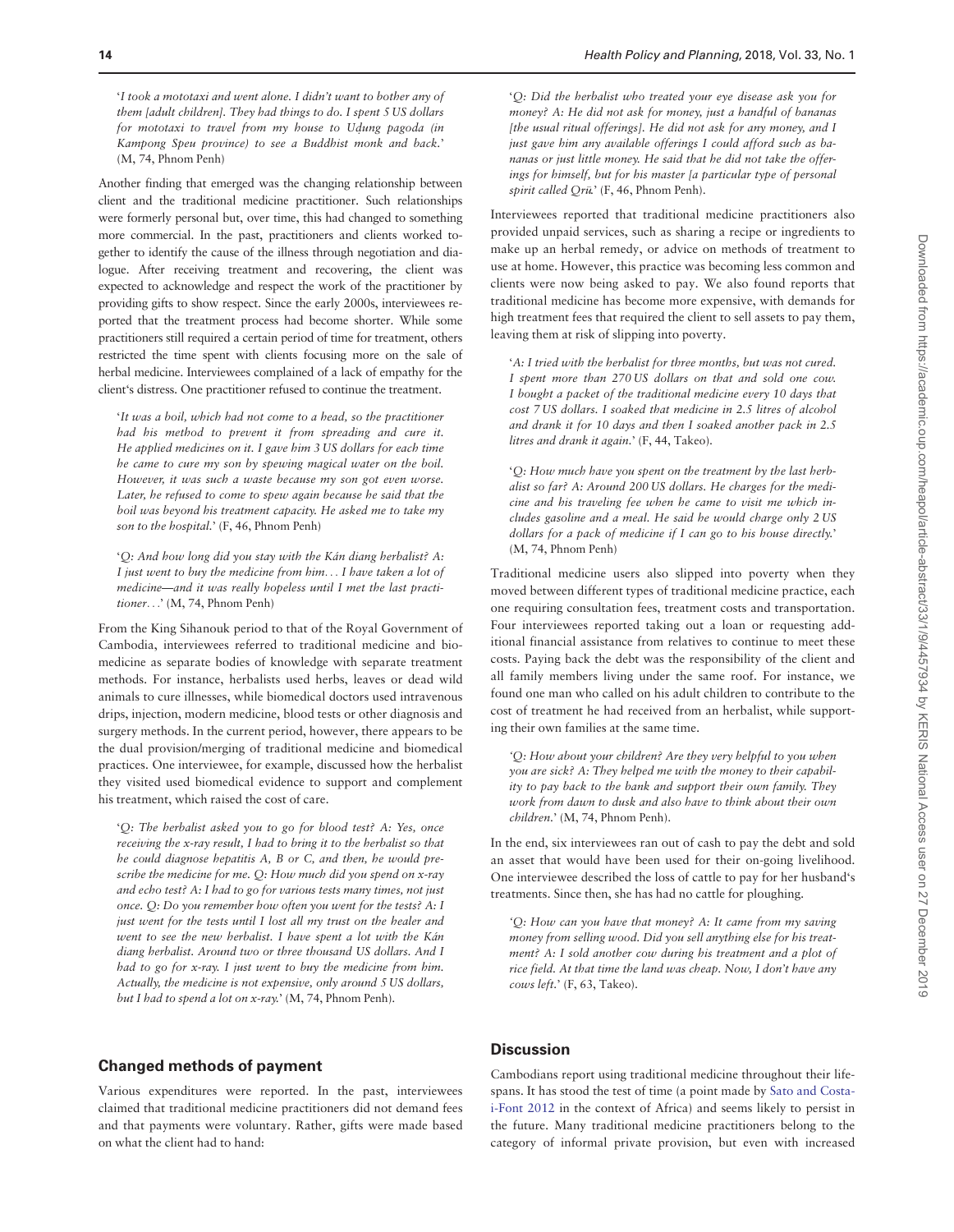affordability and competence of care in the public sector provision of biomedicine since the late 1990s, informal private practice of traditional medicine persists.

Traditional medicine has been, and continues to be, resorted to for a wide range of serious and non-serious illness. However, our interviews appear to show a trend that traditional medicine is now being resorted to when biomedicine provided in the public sector cannot provide a cure, or the trust of service users in public sector biomedical doctors is absent. This has also been found in [Gryseels](#page-7-0) et al. [\(2013\)](#page-7-0) (traditional medicine was resorted to for malaria when the patient did not feel cured with antimalarial tablets), and [Eisenbruch \(1994\)](#page-7-0) (traditional medicine was resorted to for some symptoms of mental illness when the formal health system failed to provide care). When families and patients turned away from biomedicine in the public sector they resorted to traditional medicine in the private sector, and not to biomedicine in the private sector. We did not ask interviewees the reason for this but suggest that, with dual practice common, it is likely that private biomedicine is provided by the same medical staff at a higher cost. A larger survey would be required to confirm this shift in pattern of resort for traditional medicine to second line, when biomedicine is seen to fail.

In more recent times, the interviews suggest that traditional medical practitioners have expanded their markets—treating patients from a larger geographic catchment and providing a wider range of services that now include aspects of biomedicine. This expansion has capitalized on improved transport and communications within the country. Since the mid-1990s, mass media infrastructure such as TV, radio and the internet have all contributed to improved access to a wider array of information; the construction and improvement of roads has enabled travel, internally and into neighbouring countries. Using such communication channels is not unique to Cambodia and has been documented elsewhere. For example, a study in Ghana showed that traditional medicine practitioners advertise on the radio, newspaper, TV and internet ([Aziato and Antwi](#page-7-0) [2016\)](#page-7-0); and in a Malaysian study, three practitioners had their own internet page and had been featured in local TV programmes, newspapers and magazines ([Merriam and Muhamad 2014\)](#page-7-0). Such studies show that while they may be called 'traditional', many practitioners are increasingly familiar with contemporary marketing practices and building a client base. In the future, their services may have a national not just local market, and add considerable pluralism to local health markets.

Payments have also changed. In the past, these were flexible, voluntary or appropriate to the patients' own financial means. They are now mainly cash single payments or multiple instalments that have led to debt and asset sale by service users in some instances. This contrasts with other countries. A Cameroon survey showed that patients made higher payments when cured and lower when not, and frequently included a symbolic gift. The fixed payment often varied by illness and the payment period could be negotiated (e.g. up to 7 years in one case) ([Leonard 2000\)](#page-7-0). In Malaysia, traditional medicine practitioners 'usually take the socioeconomic background of individual patients into consideration' [\(Merriam and Muhamad](#page-7-0) [2014\)](#page-7-0). With the benefit of longitudinal research, we can observe that this used to be the case in Cambodia (see also [Collins 2000\)](#page-7-0) but has waned in recent years. With increased use and increasingly national coverage, it is likely we will see accelerating expenditures in traditional medicine and an increased proportion of impoverishment (out of all healthcare related impoverishment) related to its use.

Based on our data, we suggest that traditional medicine in Cambodia has been undergoing a process of commercialization, with significant impacts on poor households. After the Khmer

Rouge genocide, the interviewees in our study increasingly reported fees being charged rather than 'gifts', and the word disappears altogether between the 1990s and 2010. At the same time, fees seem to be increasing and interviewees showed an awareness of being exploited on occasion. [Trankell and Ovesen \(2007\)](#page-7-0) argue that the loss of many of the spiritual aspects of care from traditional medicine practices and significant written knowledge during the Khmer Rouge regime has 'impoverished' traditional practices—in terms of spirituality and the empathy generated throughout the care seeking episode. Ultimately this means 'the poor have reduced access to... treatment they would otherwise be able to afford economically' (ibid p. 58). An overall interpretation of the interview data is that privately provided traditional medicine becomes highly acceptable, leading to its users' overcoming physical and financial constraints, when publicly provided biomedicine becomes inaccessible or unacceptable. If this is indeed the case, a portion of private traditional medicine users from poor households become highly vulnerable as financial protection for direct costs of care and indirect costs (e.g. transportation) is not available.

Traditional medicine is still relevant to households in contemporary Cambodia. Poor households have persistently used traditional medicine during times when public services were limited, and later, when such services did become available. Our data show that elderly Cambodian poor households have long experience of using traditional medicine; that it is trusted; and perceived as a relevant healthcare provider in Cambodia's contemporary plural health market. Further research is needed to understand the scale of traditional medicine use, confirm the pattern of resort indicated in the interview data, and understand whether patterns of traditional medicine use differ by age group or socioeconomic background. However, given the continuing relevance of traditional medicine to the poor, it is important for policy makers to acknowledge the fact and include traditional medicine in the national conversation on how UHC will be achieved. Traditional medicine is often overlooked in health policy, considered a footnote to the achievement of public health goals, and a diminishing one at that. Given its sheer popularity and its potential to contribute to household impoverishment, UHC will not be achieved if traditional medicine is left out in the cold.

### Funding

This article was based on the ReBUILD Consortium work funded by UK Aid, Department for International Development. All views expressed here are those of the authors alone.

#### Notes

- 1. United Nations [http://www.un.org/sustainabledevelopment/](http://www.un.org/sustainabledevelopment/health/) [health/](http://www.un.org/sustainabledevelopment/health/), accessed 29 July 2016.
- 2. Participants sometimes describe expenditures in Cambodian Riels and sometimes in US dollars which are used interchangeably. We have translated all riel expenditures into US dollars at approximately (not all accounts are specific about the year they occurred) historical exchange rates (from the historical rates quoted by [xe.com\)](http://xe.com) and current (2017) values based on [http://www.usinflationcalculator.](http://www.usinflationcalculator.com/) [com/,](http://www.usinflationcalculator.com/) and we have rounded them to the nearest dollar, hundred dollar or thousand dollar amount.
- 3. Qrū sa'nthit 'stay with' refers to a healer who can connect one or more spirits such as guardian spirits to help them diagnose causes of illness and disease.